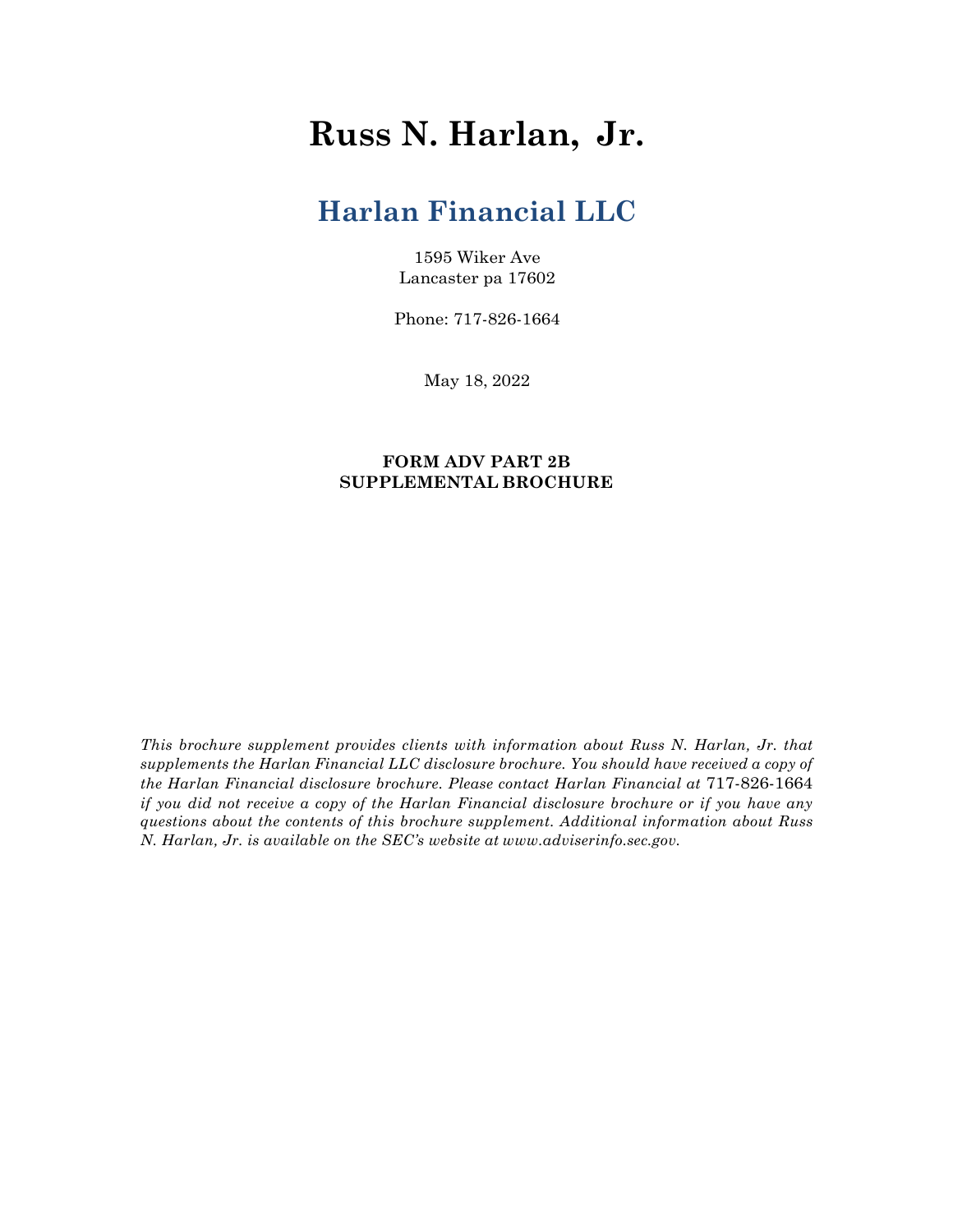#### **EDUCATION BACKGROUND AND BUSINESS EXPERIENCE**

Individuals associated with Harlan Financial LLC must meet certain standards set forth by the firm. Generally, Harlan Financial requires associated persons to have a college degree or a minimum four years related experience, to have displayed a high degree of integrity in previous business background, to have high standards of morals and ethics, and to be committed to providing quality investment advice.

#### **Russ N. Harlan, Jr.** (Born: 1978)

#### Education

Susquehanna University, B.S. in Environmental Science (1997-2001)

#### Business Experience

President, Adviser Representative, and CCO, Harlan Financial Services (02/2021 to present) Investment Adviser Representative, Securus Financial Services, LLC d/b/a Murray Wealth Management (09/2012 to 09/2020) Wealth Coach, Securus Financial Services, Inc. d/b/a Murray Securus (01/2012 to 09/2020) Registered Representative, Purshe Kaplan Sterling Investments (10/2012 to 10/2013) Registered Representative, Triad Advisors, Inc. (10/2009 to 10/2012) Wealth Coach, Securus Group, Inc. (10/2009 to 12/2011) Project Scientist, Roux Associates (02/2006 to 07/2009) Environmental Scientist, Environmental Alliance (06/2002 to 08/2005) Biologist, ENSR (06/2001 to 06/2002)

#### Licenses/Professional Designations

Series 63 - Uniform Securities Agent State Law Examination (2009) Series 65 – Uniform Investment Adviser Law Examination (2010) Accredited Investment Fiduciary (AIF®) (2013) Accredited Retirement Plan Consultant (ARPC) (2016)

About the AIF® designation:

The AIF Designation certifies that the recipient has specialized knowledge of fiduciary standards of care and their application to the investment management process. To receive the AIF Designation, the individual must meet prerequisite criteria based on a combination of education, relevant industry experience, and/or ongoing professional development, complete a training program, successfully pass a comprehensive, closed-book final examination under the supervision of a proctor and agree to abide by the Code of Ethics and Conduct Standards. In order to maintain the AIF Designation, the individual must annually attest to the Code of Ethics and Conduct Standards, and accrue and report a minimum of six hours of continuing education. The Designation is administered by the Center for Fiduciary Studies, the standards-setting body of fi360.

#### About the ARPC designation:

The purpose of the ARPC certification program is to recognize individual proficiency in the retirement plan industry. The ARPC designation is earned by industry professionals who help employers establish and maintain plans that enable employees effectively to save and plan for retirement. To maintain ARPC certification, Mr. Harlan completes a minimum of 10 hours of continuing education credits annually.

#### **DISCIPLINARY INFORMATION**

Mr. Harlan has no legal or disciplinary events to report.